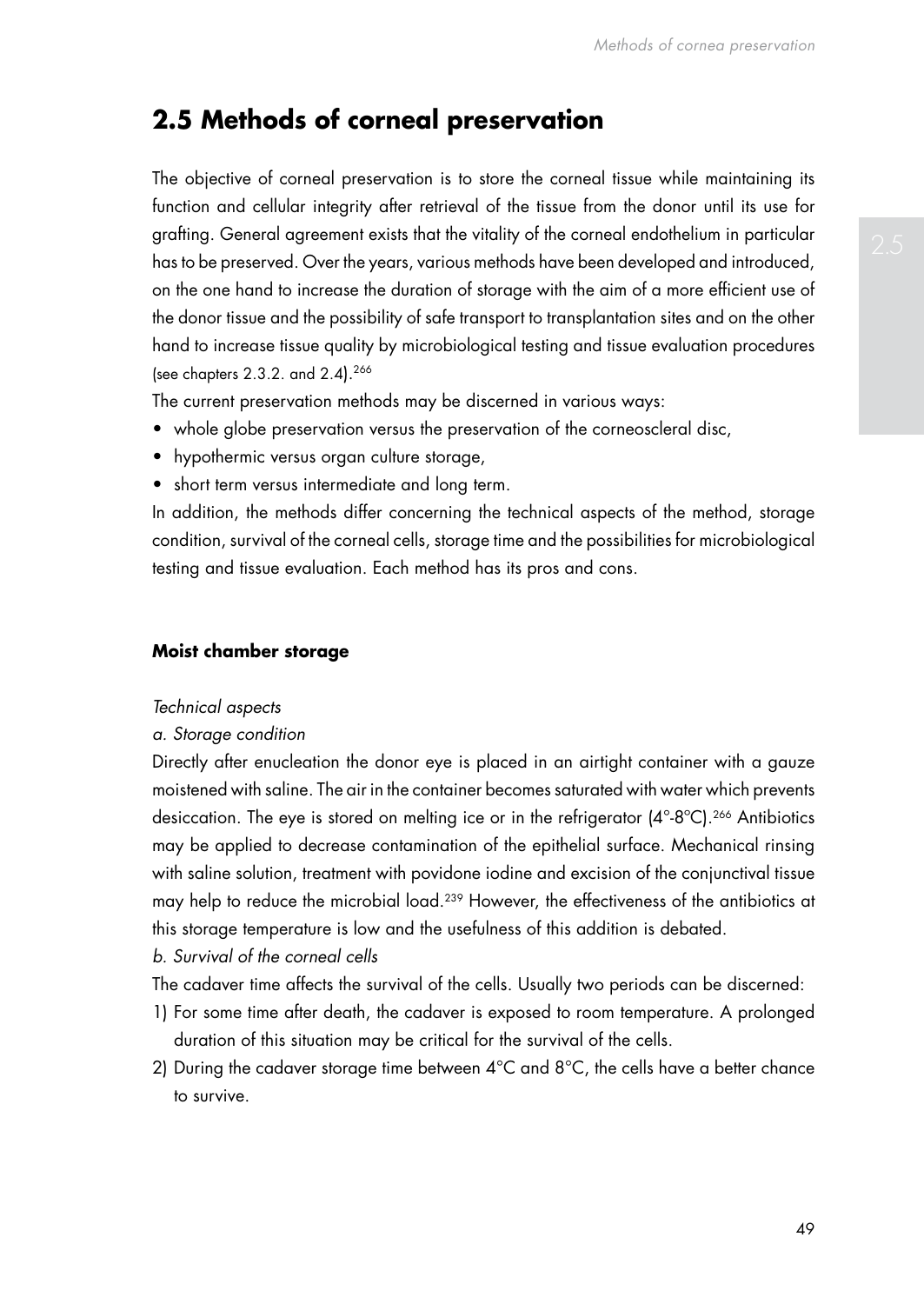A direct relation has been shown between the concentration of hydrolytic enzymes in the chamber fluid, cadaver time, and the number of death and damaged cells in the endothelium.<sup>85</sup> The exact point in time from which cell changes lead to irreversible failure, in particular of the endothelial cells, is difficult to determine. Amongst others, it is dependent on the relation in duration of the first and the second phase of the total cadaver time, a relation that is rarely known in detail. Donor corneas have been described with functioning endothelium after 41 hours cadaver time.<sup>239</sup> Others described a 44-55% decrease in viability after 2 to 5 days.<sup>267</sup>

#### *c. Storage time*

The described storage time is limited to 2-3 days, but most surgeons prefer transplantation within 48 hours after death.<sup>125</sup>

#### *Microbiological testing*

Taking a bacterial culture of the eye by means of a swab is thought not be warranted because there has been no proven relation with postoperative keratitis or endophthalmitis.125,237

#### *Tissue evaluation method*

For tissue evaluation one has to rely on slitlamp biomicroscopy. Specular microscopy can be performed upon whole donor globes supported in special fixation devices<sup>268</sup> until about 6 hours post mortem folds in Descemet's membrane begin to occur and the corneal thickness is increasing (see chapter 2.4). 269 In addition there may be a significant time of re-warming necessary to allow viewing of the endothelium.270

### *Pros and cons of the moist chamber storage*

The major advantage of this method is its simplicity, since is requires little expertise and a minimum of manipulation. The surgeon has all the means to judge the quality of the tissue. Therefore the technique is still commonly used throughout the world as a sole storage technique in case surgeons prefer fresh donor tissue for limbal cell transplantation or in case they like to modify the shape and excision technique or in developing countries where the means are not available or whether they do not prefer to do it otherwise.

The major disadvantage is the very limited storage time. In most cases in modern eye banking or eye banking in Western countries the time period is not sufficient to allow donor screening or HLA matching, thought necessary to be of benefit for corneal grafting. In addition grafting has to be performed as an emergency procedure to prevent loss of donor tissue.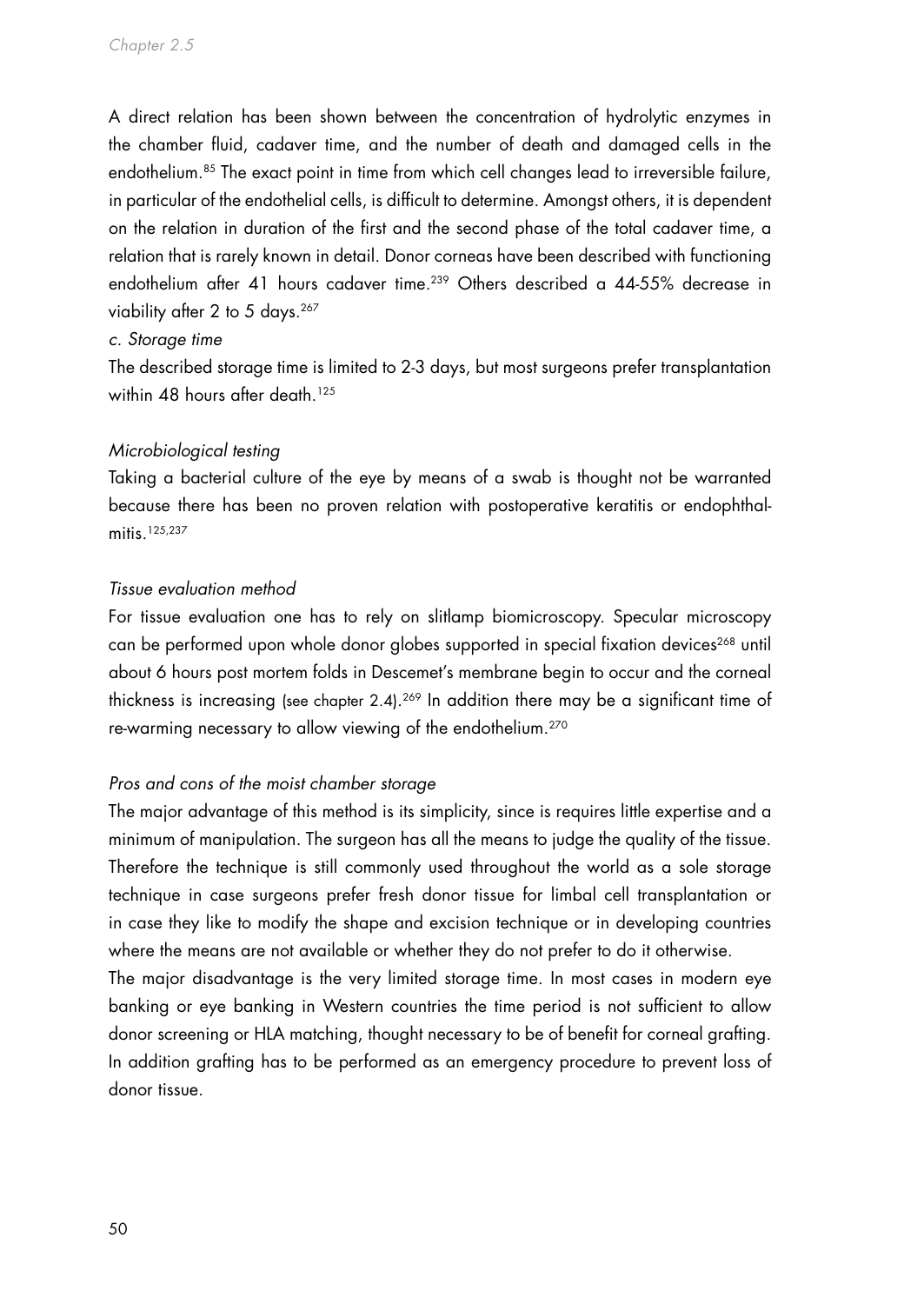#### **Hypothermic storage**

#### *Technical aspects*

#### *a. Storage condition*

After thorough decontamination (see chapter 2.3.2) the corneoscleral disc is placed with the epithelial surface down in a container filled with storage solution after dissection in situ or after dissection from the globe in the eye bank. The container is refrigerated at 2º - 8°C without change of the medium, until the tissue is needed for surgery.<sup>78,266</sup>

*b. Survival of the corneal cells*

# *b1. M-K medium*

The original medium consists of tissue culture medium TC-199, dextran (5% 40.000 molecular weight), bicarbonate and antibiotics. The colloidal osmotic agent dextran prevents excessive swelling of the excised corneas in liquid medium. The pH of the original medium was unstable as the bicarbonate in the medium has to be balanced with carbon dioxide gas which is present in too low concentrations in the air. A synthetic buffer 0.025 M HEPES (N-2-Hyhydroethylpiperazine-N'-ethane-sulphonic acid) has been added. This new formula is referred to as modified MK.271 The antibiotics added are penicillin/ streptomycin for both MK and modified MK. The storage solutions are not supplemented with antimycotics.

#### *b2. Optisol (GS)*

The nowadays most commonly used medium Optisol (GS) consists of a mixture of the tissue culture media TC-199 and Minimum Essential medium (MEM), HEPES buffer and antibiotics. The macromolecules chondroitin sulphate (2.5%) and dextran (1%) prevent corneal swelling in vitro. Other additions are vitamins, pyruvate, hydroxyproline, ATP precursors and other nutrients. The difference between Optisol and Optisol GS is that the antibiotic added in Optisol is gentamycin while in Optisol GS streptomycin is also added as a second antibiotic.<sup>272</sup> Contrary to dextran that has no preservative function, chondroitin sulphate protects the donor cornea. Probably it acts as an antioxidant and free radical scavenger. It might also regulate cat ion fluxes across cell membranes.<sup>273</sup> However, the exact mechanism is not known. Optisol corneas are thinner than the corneas preserved in MK.

Cooling reduces metabolic demand and increases tolerance to anoxia but there are cell and tissue specific limitations. The epithelium and keratocytes appear to be less tolerant to hypothermic storage than the corneal endothelium.<sup>274</sup> A relation exists between storage time and percentage dead cells in the endothelial monolayer, with nearly 100% cell death observed after 8 days in MK.275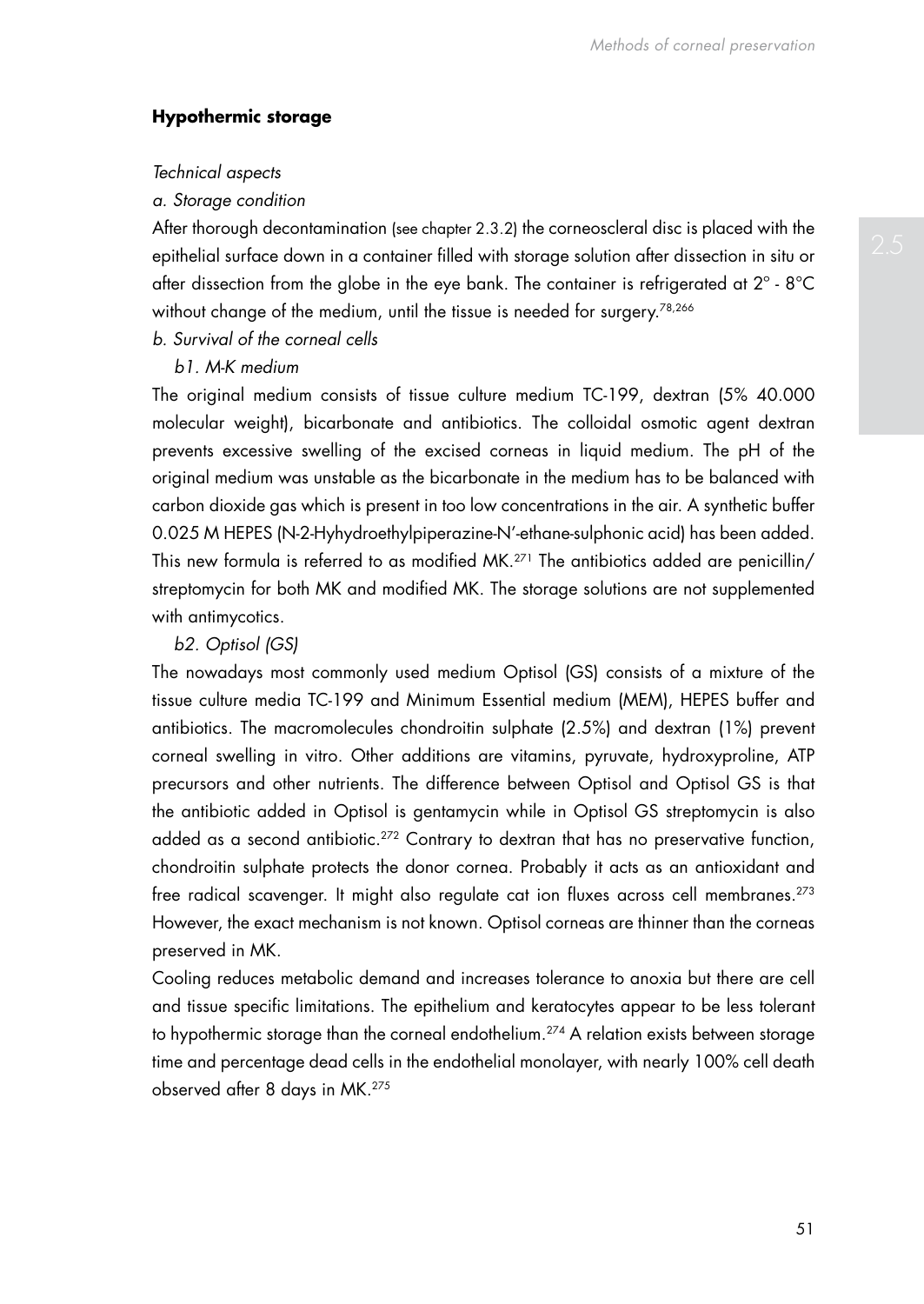In the Optisol (GS) solution, this process is much slower: 9.5% endothelial damage in one week, 11% after 2 weeks and 95% to 100% of endothelial cell viability loss after 67 days.276

### *Storage time*

As the extent of epithelial defects increases with storage time,<sup>277</sup> the generally used storage time for MK is 2-3 days and for Optisol 6-10 days, which is shorter than the maximum time advocated by the suppliers.

# *Microbiological testing*

Microbiological tests with samples of the storage solution are generally not performed, as the storage time is (too) short to have the results available before surgery. In addition, with proper decontamination before storage the number of contaminating microbes will be low and will not grow at this temperature (see chapter 2.3.2).

# *Tissue evaluation method*

For tissue evaluation slitlamp biomicroscopy and specular microscopy are available. Special fixation devices for the corneoscleral disc facilitate inspection of the cornea in a non-invasive way. Because the appearance of the endothelial cells varies with temperature, type and time of preservation and media, evaluation at room temperature is recommended. Determination of endothelial cell density is required according to the Medical Standards of the Eye Bank Association of America effective since 2001. In general this will be done by a pre-storage inspection of a small area of the endothelial surface (see chapter 2.4). Evaluation of the endothelium by light microscopy is not recommended as it is an invasive technique and the possibility for microbiological tests before surgery is limited. At the time of inspection two aspects have to be taken into account: at the hypothermic temperature, wound healing of endothelial cells is not expected as this process is dependent of a high metabolic activity. Cell damage may progress. Apoptosis and cell necrosis have been observed in particular if factors known to affect endothelial viability such as post mortem delay are involved. Even though these processes will hardly proceed during the hypothermic storage, they will continue when the temperature rises after grafting.<sup>274</sup>

### *Pros and cons of hypothermic storage*

The technique is simple. It requires no complex and expensive equipment. Corneal tissue is available for direct use. The storage solutions are commercially available. The storage time for MK might be considered as too short, but the more modern Optisol offers the possibility to schedule surgery.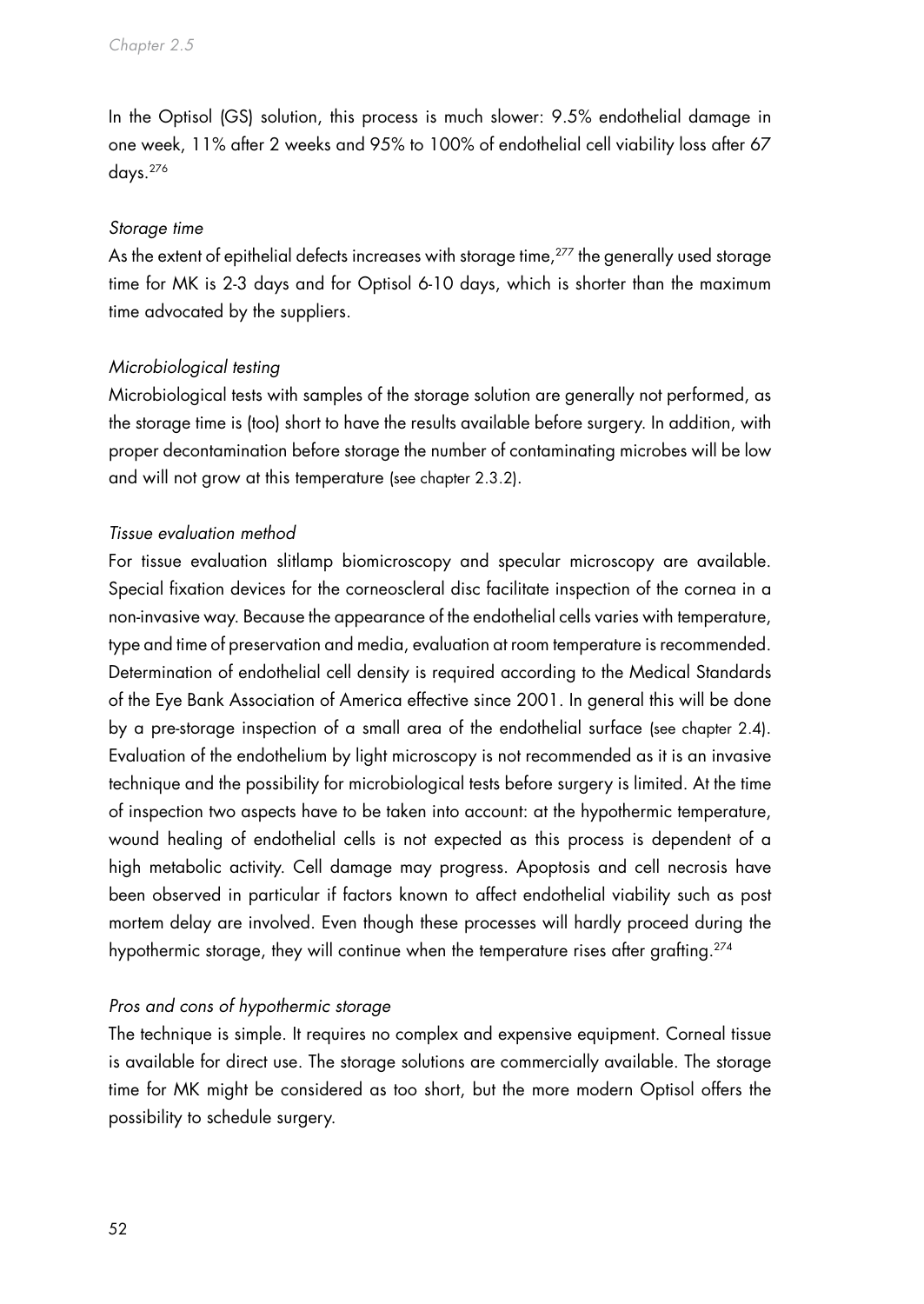Because the hydration is artificially maintained, in Optisol reaching normal levels, the tissue is easy to handle for the surgeon. It also offers good storage conditions for corneal lamellae or pre-cut tissue, required today in modern keratoplasty practice.

A disadvantage might be the not well defined microbiological status of the cornea as shown by the variation in rate of positive scleral rim cultures after surgery. Another one is the limited endothelial wound healing. For these reasons, one is generally more selective concerning donor criteria. This might reduce the possible pool of donors, but on the other hand the yield is generally higher than with organ culture storage.<sup>121</sup>



*Figure 14. Tissue culture flasks: right for preservation left for transport.*

#### *Technical aspects*

#### *a. Storage condition*

**Organ culture procedure**

In organ culture the corneoscleral discs are suspended in a tissue culture medium (modified MEM) supplemented with foetal or newborn calf serum (2-10%), antibiotics and antimycotics and stored in an incubator at 30º - 37°C in tissue culture flasks or vials (glass or plastic). Macromolecules as dehydrating agents necessary to maintain a normal corneal hydration in vitro are ingested by the corneal cells at a physiological temperature.<sup>278</sup> Rather than preventing corneal swelling to about twice the normal thickness due to corneal edema during organ culture, the swelling is reversed shortly before transplantation. The cornea is transferred to the transport solution (figure 14), storage medium supplemented with dextran because addition of dextran to the first phase storage solution is technically not possible. The cornea is transported at ambient temperature. Sperling has demonstrated that the cornea is able to tolerate these circumstances.<sup>113</sup> Banks use various compositions of storage solutions, different base tissue culture media, different concentrations of dextran and different antibiotics resulting in corneas differing in hydration status and thickness (see table).113 Also the moment the corneas are transferred to the transport solution before surgery may vary.<sup>121</sup>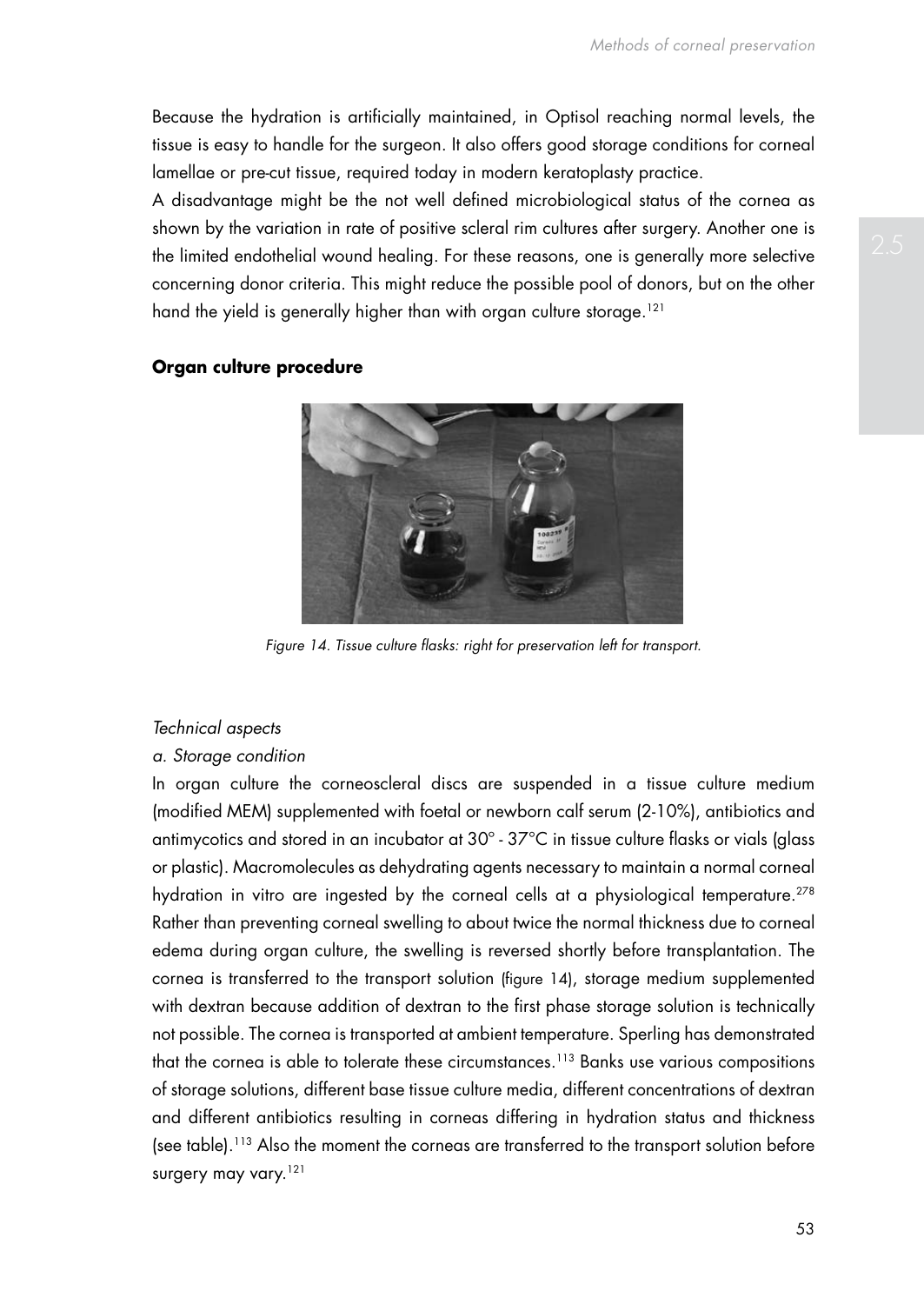# *b. Survival of the corneal cells*

During storage, the epithelium reduces from 6-7 layers to 3-4 layers. Epithelial defects that may be present due to post-mortem delay and/or trauma before storage are repaired within a week by growth of epithelial cells from the limbal area. Most of the keratocytes survive.<sup>279</sup> Although a direct relation between storage time and cell loss has been observed, it takes in general about 4-5 weeks before the cell loss becomes significant. During OC, endothelial wound healing takes place.<sup>109,280</sup> On the one hand reversible damage will be restored, irreversible damage e.g. due to post-mortem delay will be repaired. On the other hand affected endothelium will be reflected by significant and extreme cell loss and this way organ culture serves as a stress test.<sup>281</sup> The transport solution containing the dextran reduces the epithelial cell layer within 3-4 days to 1-2 layers. Because the dextran T500 is ingested by the keratocytes and the endothelial cells, the storage time is limited. Conflicting results have been published about the degree of the toxic effects.

#### *c. Storage time*

Considering a minimum quarantine period, 4-5 weeks storage is generally accepted provided the endothelium is inspected at the end of the storage period shortly before surgery. Up to 7 weeks has also been described if the medium has been renewed during storage. The time in transport medium is limited from 1 to 7 days.

#### *Microbiological testing*

Microbiological testing of medium samples before surgery is mandatory as well as a quarantine period before releasing the corneas. Microbiological safety of the tissue stored by OC is obtained by discarding contaminated tissue before grafting. Contamination detected during culture varies between eye banks.<sup>282</sup> This may be dependent on the antibiotic cocktail present in the medium, collection procedures, in situ excision or enucleation and the post-mortem time of collection and storage. Thanks to these possibilities, donors with an increased risk of contaminated tissue, e.g. sepsis, might safely be accepted for storage by OC.283

#### *Tissue evaluation method*

Tissue evaluation is an important aspect of this technique since its introduction by Sperling in Europe in 1978. The endothelium is observed by light microscopy (bright field or phase contrast), allowing inspection of the whole endothelial surface, irrespective of corneal swelling (see chapter 2.4). In addition to the evaluation of the endothelium, optional before storage and mandatory at the end of the storage, slitlamp biomicroscopy and specular microscopy is applied. Assessment of the regenerative capacity of the corneal endothelium is only possible during OC. The endothelial morphology before and after storage, the cell loss during storage, the presence of reformation figures in the mosaic, $47$  are all signs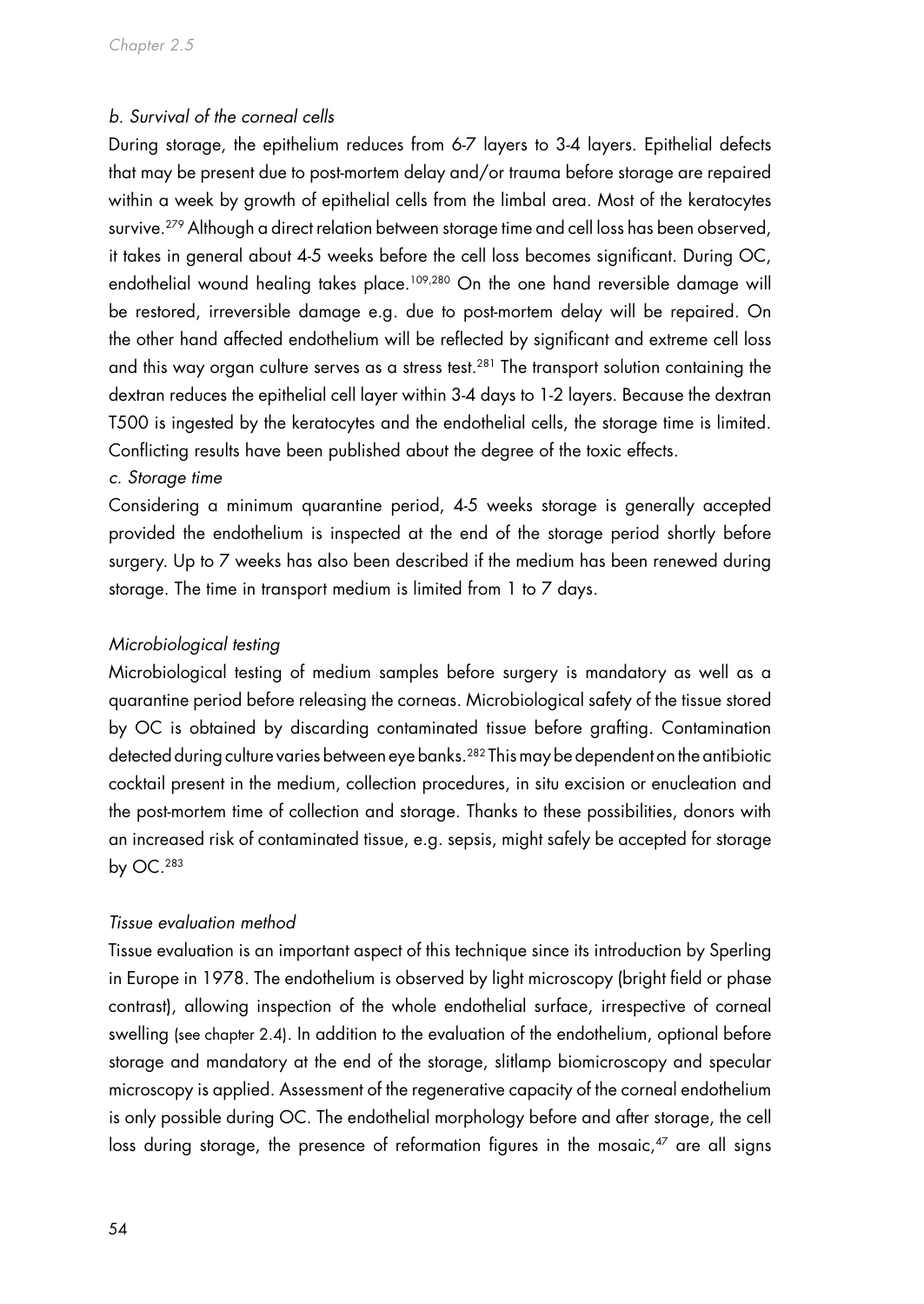of endothelial wound healing. In this way donor corneas with reversible or irreversible damage by post-mortem delay or disease will be detected and might be identified and even discarded.

### *Pros and cons of organ culture*

With organ culture storage for up to four weeks or even longer is possible.<sup>284</sup> It offers sufficient time for the scheduling of grafts and for managing variations in donor supply and surgery capacity. Tissue with a well defined endothelial quality and microbiological state is released for grafting.<sup>184</sup> By the available tissue and cell selective tools one can be less selective concerning the donor on beforehand by increasing the general supply. Specific selection takes place afterwards at the price of a higher percentage of discarded corneas. These advantages cannot be obtained with a simple technique. Disadvantages: OC is relatively complicated, requires well-equipped facilities and intensive and long training of the staff. A minimum storage period required as quarantine period because of the microbiological testing. Tissue is not available for direct use (see chapter 4.1 and 4.2), due to the fact that thinning of the cornea needs to take place before surgery. The medium contains bovine serum, chemically not well defined. Although storage solutions are nowadays commercially available, many eye banks still prefer to continue with the local production as long as they still have the expertise, equipment and facilities.